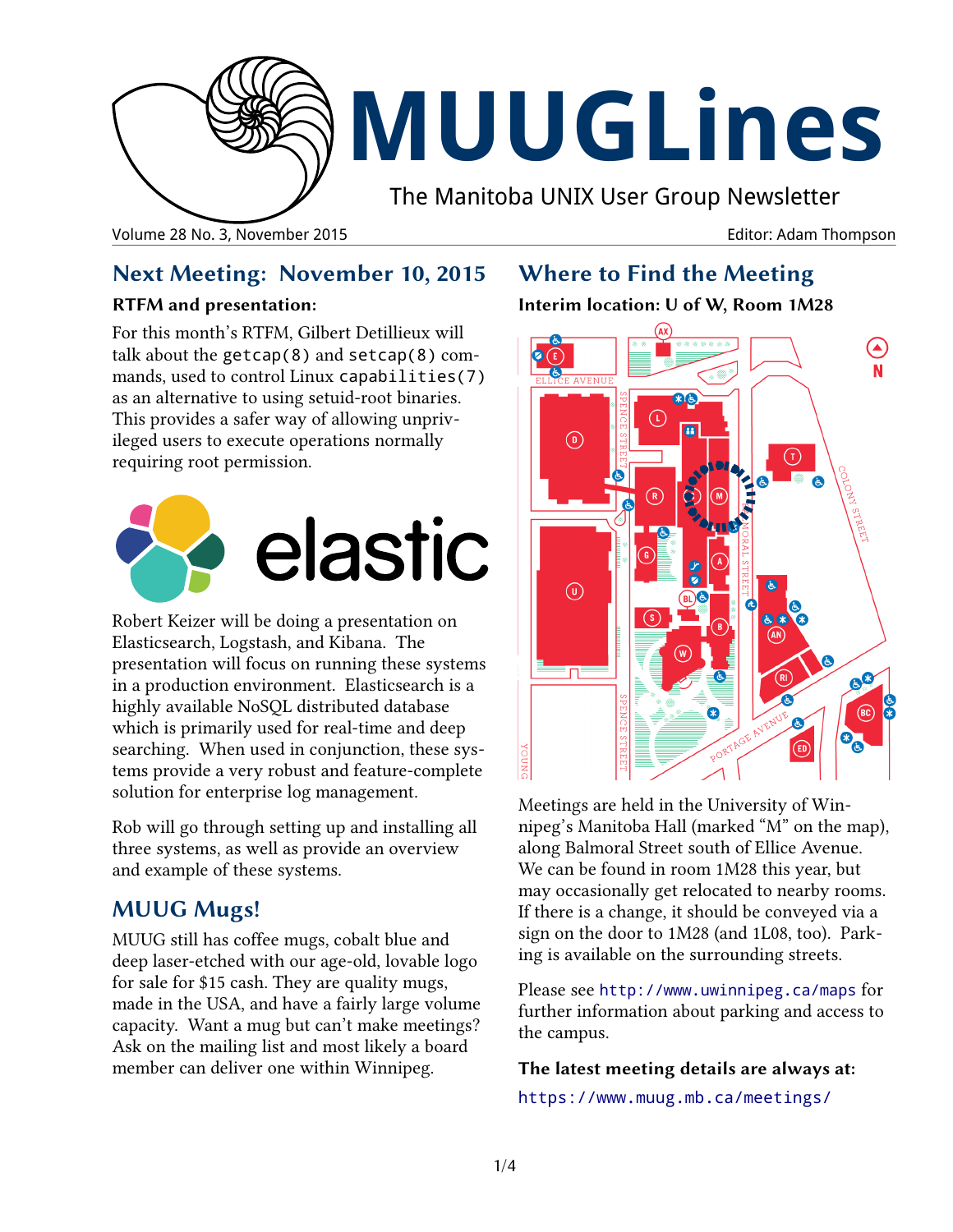# **Notice of Motion**

*The MUUG board will present the following amendment at the Annual General Meeting on November 10th, 2015. We've had potential members under the age of 18 before, we've been inconsistent on the subject in practice, and we no longer provides resources to members where legal liability is an issue; therefore we can now dispense with this clause.*

#### **Special Resolution #2015-01 to Amend the By-Laws of the Manitoba UNIX User Group**

We, the undersigned, hereby resolve that the By-Laws of this Group be amended pursuant to paragraph 12 as follows:

1. Strike section clause (b) from section 4.

Signed,

*[names of attending board members in favour will go here]*

Accepted and published by the Secretary on *[date voted on and accepted]*.

# **2015-2016 MUUG Board Elections**

*Adam Thompson, 2015-2016 MUUG Board Election Nomination Committee*

Every November, the group holds its Annual General Meeting. The main goals of the meeting are to elect the new board, and to pass any special resolutions if required. The Board may consist of up to 9 people.

As of this writing, the following eight (8) members are allowing their names to stand for reelection.

## **Trevor Cordes: Owner, Tecnopolis Enterprises**

Trevor Cordes has owned and operated Tecnopolis Enterprises, a computer VAR, programming and consultancy company, since 1999. Linux and open source have been the keystone of Tecnopolis since 2000 with the introduction of Linuxbased appliances which today are critical to the operation of over 20 local small businesses. Trevor was President of the Atari ST User's Group in 1995 and 1997-1999, and also holds a B.Sc. (CompSci) from the University of Manitoba. His main workstation runs Fedora.

## **Gilbert Detillieux: Systems Analyst, University of Manitoba**

Gilbert Detillieux has been working with UNIX as a programmer, system administrator, and trainer since 1980. He worked as a computer consultant specializing in UNIX, from 1983 to 1989, and is currently working as a Systems Analyst for the University of Manitoba's Department of Computer Science, where's he's worked since 1989, installing, supporting and upgrading the department's network and UNIX server infrastructure. He was co-founder and past president of the Technical UNIX User Group (now MUUG), and has been an active member of the MUUG board ever since.

## **Kevin McGregor: Systems Specialist, City of Winnipeg**

Kevin McGregor provides server, platform and infrastructure support in the City of Winnipeg's Information Systems Department. After having briefly used UTS on an Amdahl mainframe in university in the mid-80s, he dabbled in Coherent and then converted to Linux and OpenBSD. He has been a member of MUUG since the early 90s, edited the group's newsletter for a number of years, presented various topics at MUUG meetings and has served on the board for the majority of his membership.

## **Katherine Scrupa: I.S. Service Desk Specialist, St. John's Ravenscourt School**

Katherine is a I.S. Service Desk Specialist at St. John's-Ravenscourt school. Katherine has been using varieties of Linux at home for ten years, during which she has also been a member of MUUG. Her educational pursuits in Computer Science at U of M led her to a Network Technology CCNA program (Hons.) at Red River College in 2010, with emphasis on working with Linux, cabling, and network equipment.

## **Paul Sierks: Priceline Partner Networks**

Paul Sierks is a software developer and system administrator currently employed by Priceline Partner Networks. He was previously employed by Quipped Interactive Learning Technologies in the same field. Many of you will know him from his enthusiasm for Arch Linux, including his presentation on that.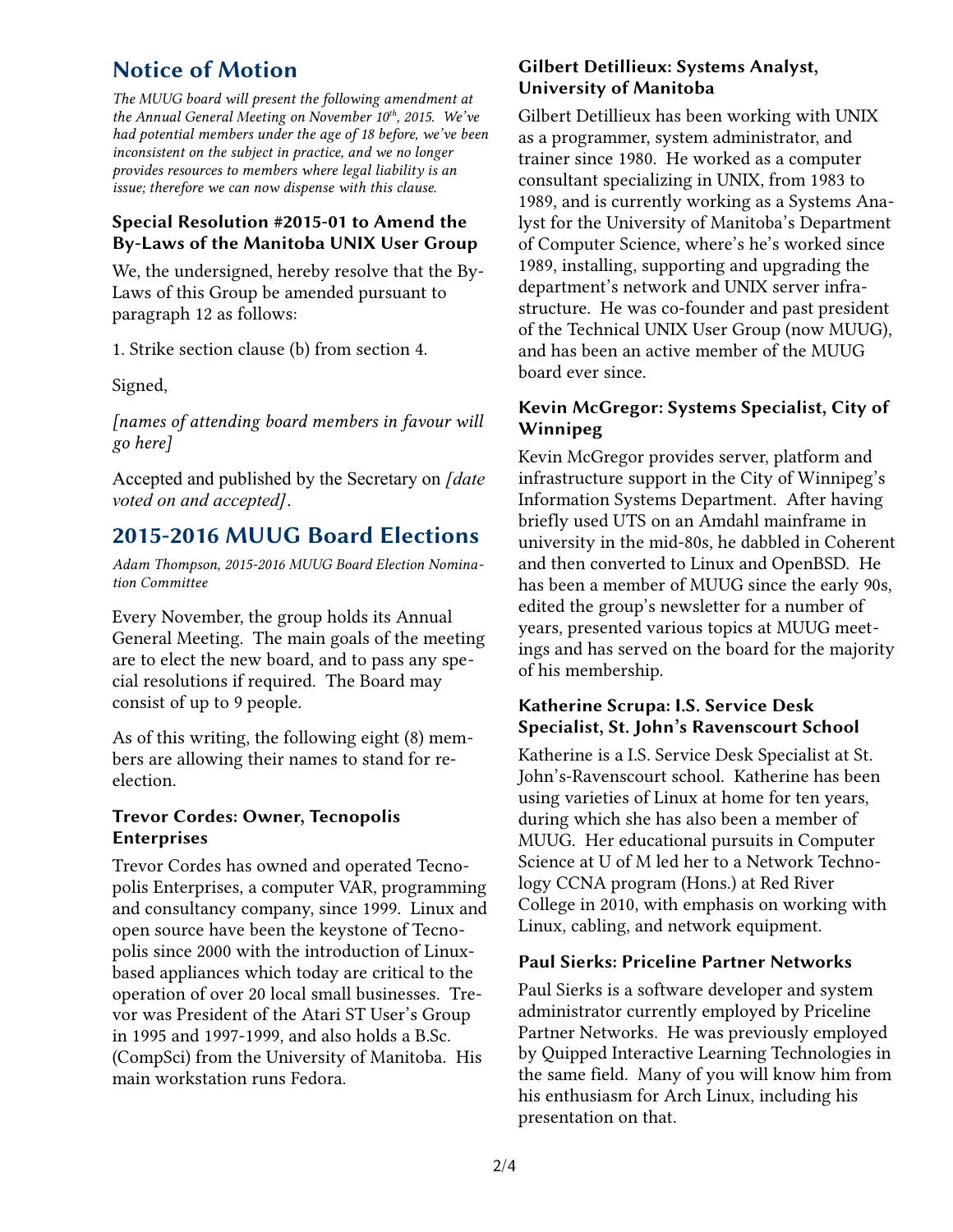## **Adam Thompson: Senior Systems Administrator, Avant Systems Group**

Adam first unknowingly used UNIX in 1988 while playing NetHack on the QNX BBS in Ottawa, which gave him a huge advantage the first time he encountered vi(1)! He first ran into UNIX professionally in 1990, and started using Linux in 1991. Adam is the author of several termcap(5) and terminfo(5) entries, deployed the first cross-platform, public, networked instant-messaging system in Manitoba, and installed the first UnixWare system in Manitoba. He has developed several UNIX/Linux courses, and has also taught RDBMS administration. Adam has been a member of MUUG since 1995, and a board member for a decade. Adam currently attempts to make multiple versions of Linux, Windows, Solaris and BSD all play together nicely, in between working on customer installations of Atlassian software

## **Brad Vokey: Owner, Fortresss Software**

Brad Vokey is the owner of Fortress Software Inc. and the creator of the Matchmaker Fundraiser (a fundraiser that "matches up" over 1 million high school students across Canada and the U.S. during Valentine's). Brad started the company in 1985 using Apple II computers writing the original program entirely in 6502 machine language. The program migrated to 68000 machine language (on Atari ST computers) in 1986 and then eventually to C (and Atari TT computers) soon after. The original C program is still very much alive to this day and is constantly being tweaked and added to every year. Brad has served on the board of the Atari ST Users Group (STUG) until its dissolution in 2000 and has been a member of MUUG since 2006. He was first exposed to Linux in 1999 with Mandrake 6.0, uses Linux on a daily basis on his company's firewalls, and is looking forward to converting his entire office to Linux "sometime" in the future.

## **Wyatt Zacharias: Unix/Linux Administrator, Manitoba Blue Cross**

Wyatt Zacharias is a system administrator working at Manitoba Blue Cross, supporting a mixture of HP-UX and Linux. Wyatt has a certificate in network technology from Red River College, and is a RedHat certified engineer. Wyatt's interests include micro controllers, embedded systems, and amateur radio.

# **Amazon Snowball**

#### *Adam Thompson*

If you need to import large amounts of data into Amazon S3 storage, until now your best option was to either buy a really big, really expensive pipe and connect directly to Amazon, or to use their somewhat awkward and expensive hard drive import service.

Now, Amazon introduces the Snowball – an encrypting RAID appliance in a shippable container that holds up to 50TB of data per appliance, and connects to your network at 10Gbps.

It'll take 11.1hrs (assuming ideal transfer rates) to fill the array, another 11.1hrs to suck the data back off it at Amazon's end, roughly 15hrs bestcase for overnight 8am shipping... my math says that you just moved 50TBytes of data at roughly 2.98Gbits/sec for only \$200 – not a bad deal!

#### [aws.amazon.com/importexport/details](http://aws.amazon.com/importexport/details/)

*Never underestimate the bandwidth of a station wagon full of tapes hurtling down the highway. – Andrew S. Tanenbaum (maybe)*

**OpenBSD turns 20**

*Adam Thompson*

With the release of OpenBSD 5.8, the project officially turns 20!

This version supports some 11 CPU architectures, caused four songs to be written and recorded, and – critically – includes a patch for worm(6) to let it scale better in very large xterms.